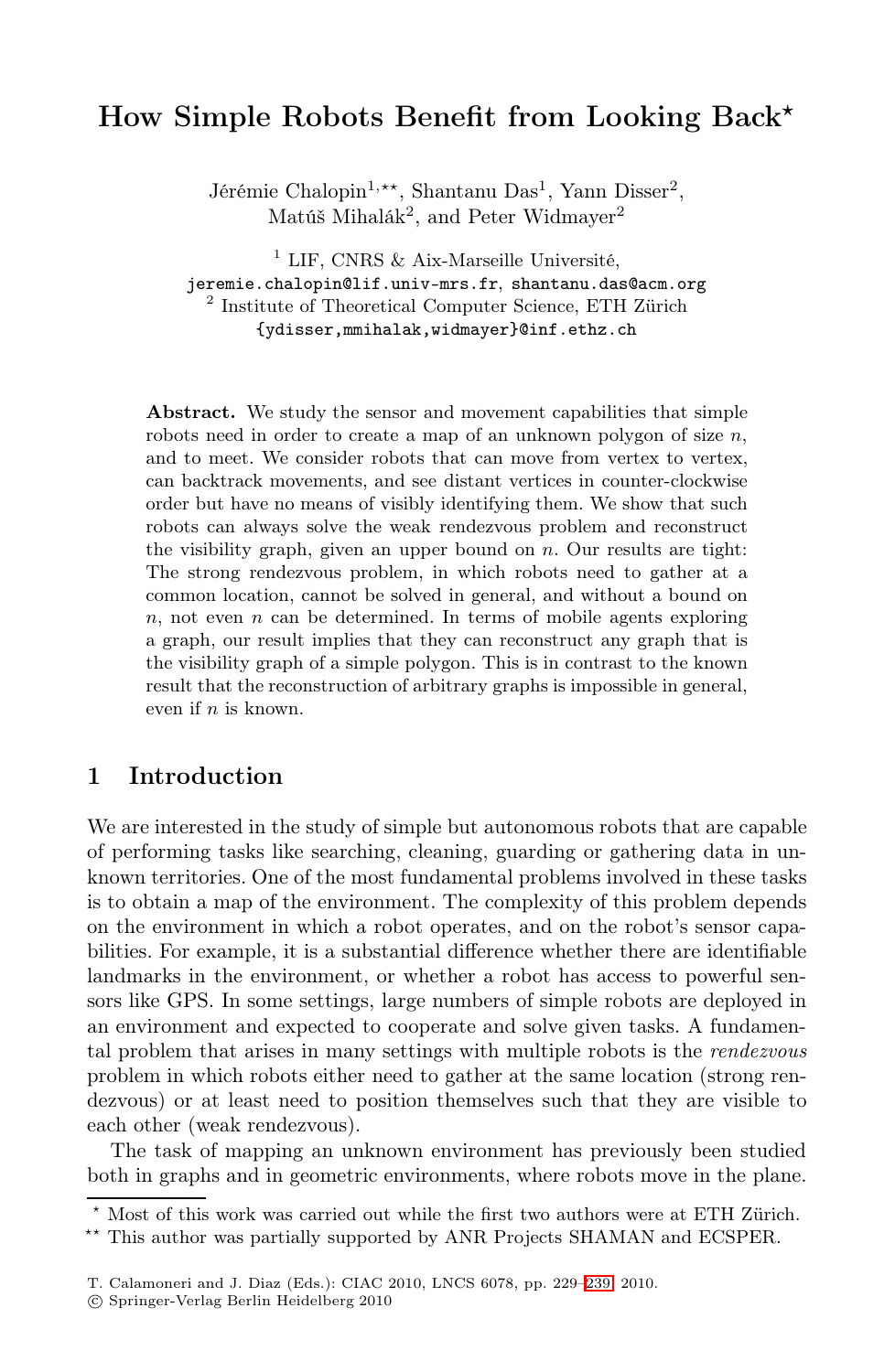In this paper we focus on the latter case, more precisely on the case of robots operating in polygonal environments. For many tasks a geometrically accurate map of the environment is not needed, but a qualitative description of its shape is sufficient. The *visibility graph* of a polygon is such a qualitative map: Its nodes are the vertices of the polygon and two nodes are joined by an edge if they are visible to each other, i.e., if the line segment connecting them in the plane lies entirely within the polygon. Visibility graphs and their characterization have been studied extensively [\[7\]](#page-10-2). We aim to find minimalistic configurations of sensors and movement capabilities that enable simple robots to reconstruct the visibility graph of a polygon, and, in the case of multiple robots, to solve the rendezvous problem.

There have been several studies concerned with the capabilities of minimalistic robots. For instance it has been shown that a single pebble alone already enables a simple robot to reconstruct the visibility graph [\[9\]](#page-10-3). The rendezvous problem in the plane has been solved for robots that measure distances. Studies in this setting consider for example robots with limited visibility and memory [\[1\]](#page-9-0) or robots subject to measurement errors [\[5\]](#page-10-4). Other models for simplistic robots have been studied (e.g. [\[3](#page-9-1)[,6,](#page-10-5)[11\]](#page-10-6)). The variant considered in this paper originates from [\[9\]](#page-10-3). Roughly speaking, we allow a robot to order the vertices it sees in counter-clockwise (ccw) order and to drive to any vertex it sees (for more details cf. Section [2\)](#page-2-0). Bilò et al. showed that such a robot cannot reconstruct the visibility graph of a polygon by moving along the boundary only, even if the number of vertices  $n$  is known, unless provided with additional capabilities  $[2]$ . We extend the model by allowing the robot to look-back after moving, i.e. to know which vertex it came from among those now visible to it. In [\[2\]](#page-9-2), another sensor was used in addition to the look-back capability and an algorithm for reconstructing the visibility graph was given for a robot equipped with both sensors, when the number  $n$  of vertices is known. In this paper we show that the capability to look-back alone is already sufficient, even if only an upper bound on n is known. It was previously shown that if robots have no previous knowledge about the polygon (i.e. not even a bound on  $n$ ), they cannot reconstruct its size and thus they cannot reconstruct the visibility graph [\[3\]](#page-9-1). Furthermore we show that the look-back capability is sufficient for solving the weak rendezvous problem in all polygons, even if only an upper bound on  $n$  is known. This is in contrast to the fact that the strong rendezvous problem cannot be solved in general, even when the entire geometry of the polygon is known.

The problem of reconstructing the visibility graph of a polygon can be seen as a special case of the problem of reconstructing a general graph. In a graph a robot is allowed to move along edges and sense the degree of the vertex it is currently located at. A usual assumption is that the edges incident to a vertex are distinctly labeled by a port-numbering function. The resulting model is equivalent to the message-passing network model of distributed computation [\[4\]](#page-10-7). A characterization of the graphs for which the rendezvous problem is solvable has been given [\[4,](#page-10-7)[10\]](#page-10-1). From the results of [\[10\]](#page-10-1) it is easy to infer that there are graphs which cannot be distinguished by a robot, i.e. it is not always possible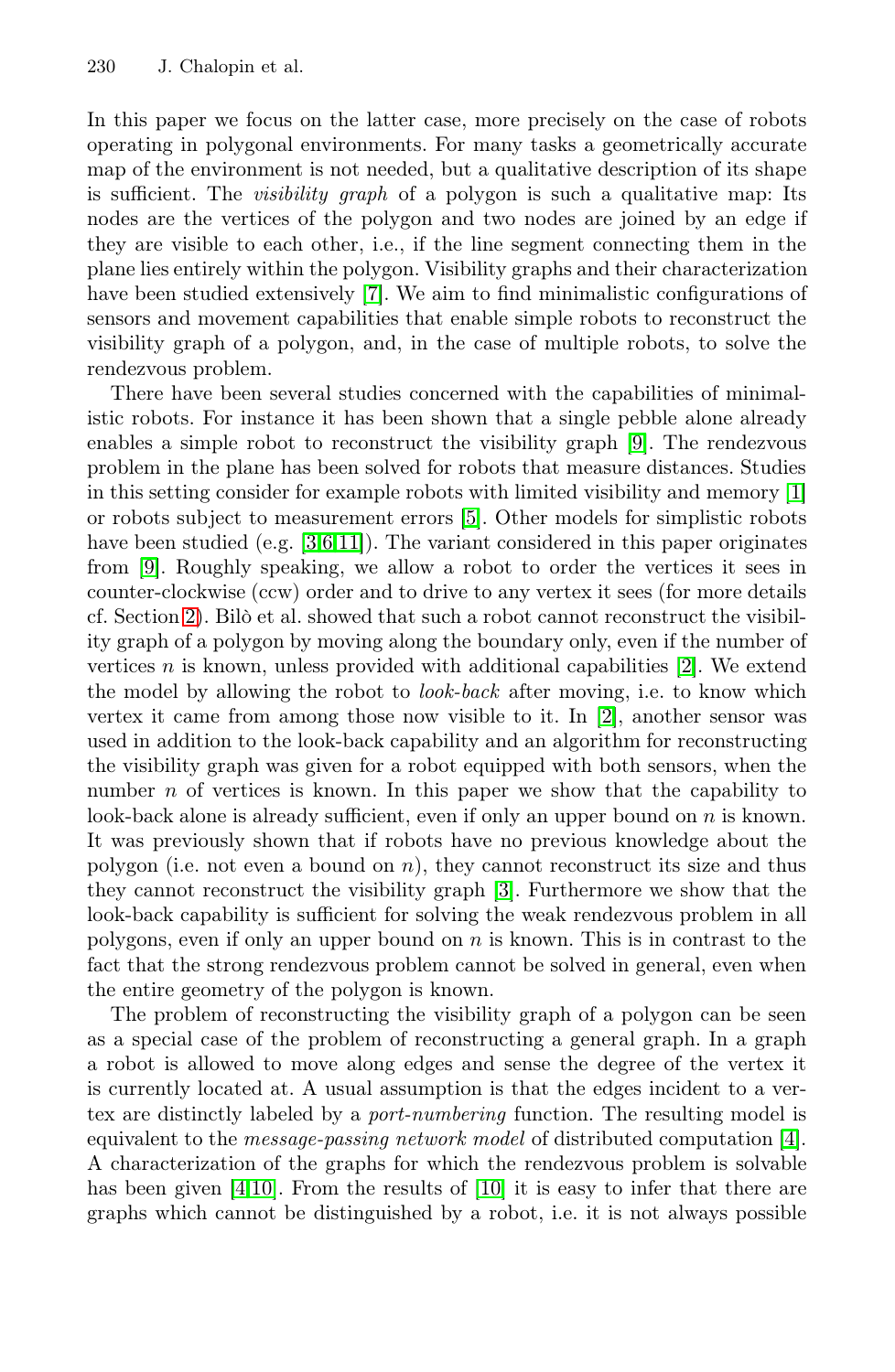<span id="page-2-0"></span>to reconstruct a graph. A robot with look-back capability moving in a polygon can imitate an agent that is moving in the corresponding visibility graph, which allows us to borrow concepts that led to the above results. We are able to show that while the graph reconstruction problem and the rendezvous problem are not solvable in general, the reconstruction problem as well as the weak rendezvous problem are solvable for visibility graphs, if a bound on  $n$  is known and if the edges on the polygon boundary can be distinguished.

#### 2 Polygons and LB-Robots

Polygons. In this work we consider simple polygons only. Let in the following  $P$  be a simple polygon with n vertices. We denote the set of vertices of  $P$  by  $V(\mathcal{P})$ , where we drop the argument  $\mathcal P$  whenever the polygon is evident from the context. The boundary of  $P$  together with a (arbitrary) choice of a starting vertex  $v_0$  induces an order among the vertices and we write  $v_0, \ldots, v_{n-1}$  to denote the vertices along the boundary in counter-clockwise (ccw) order. We define chain $(v_i, v_j) := (v_i, v_{i+1}, \ldots, v_j)$ . Note that all indices of vertices are modulo n. In the following we assume polygons to be in general position, i.e. no three vertices lie on a common line.

We say two vertices  $u, w \in V$  see each other or u sees w, if and only if the line segment  $\overline{uw}$  lies entirely in  $\mathcal{P}$  – in particular  $v_i$  sees  $v_{i+1}$  for all i. If  $v_{i-1}$ sees  $v_{i+1}$ , we say  $v_i$  forms an *ear*.

The visibility graph of a polygon has a node for every vertex of the polygon and an edge for every pair of vertices that see each other. We define the degree of a vertex to be the degree of the corresponding node in the visibility graph.

<span id="page-2-1"></span>With  $vis(v_i) = (u_1, \ldots, u_d)$  we denote the sequence of vertices that a vertex  $v_i \in V$  of degree d sees, enumerated in ccw order along the boundary starting at  $u_1 = v_{i+1}$  and ending at  $u_d = v_{i-1}$ . We write  $\text{vis}_j(v_i)$ ,  $1 \leq j \leq d$ , to denote  $u_j$ , vis<sub>−j</sub> $(v_i)$  to denote  $u_{d+1-j}$  and vis<sub>0</sub> $(v_i)$  to denote  $v_i$  itself.

Let  $C = (u_0, \ldots, u_{m-1})$  be a cycle of length m in the visibility graph of P. We say C is an *ordered cycle*, if and only if  $u_0, \ldots, u_{m-1}$  appear on the boundary of P in that order (ccw). As  $u_i$  sees  $u_{i+1 \mod m}$  for  $0 \leq i \leq m-1$ , C induces a subpolygon of  $P$ . Note that  $C$  being an ordered cycle implies that the boundary of the induced subpolygon does not self-intersect.

**Lemma 1.** Let P be a simple polygon of size  $n \geq 4$ . For all  $0 \leq i \leq n$  we have that the degree of  $v_i$  or  $v_{i+1}$  is greater than two.

Proof. As any polygon has a triangulation, two vertices that see each other need to share a third vertex they both see. In our instance two vertices  $v_i$  and  $v_{i+1}$  thus need to share a third vertex  $w$  that they both see. For the sake of contradiction assume there is a vertex  $v_i$  such that  $v_i$  and  $v_{i+1}$  have degree two. It follows that w must be a neighbor of both vertices on the boundary which is a contradiction to the assumption  $n \geq 4$ .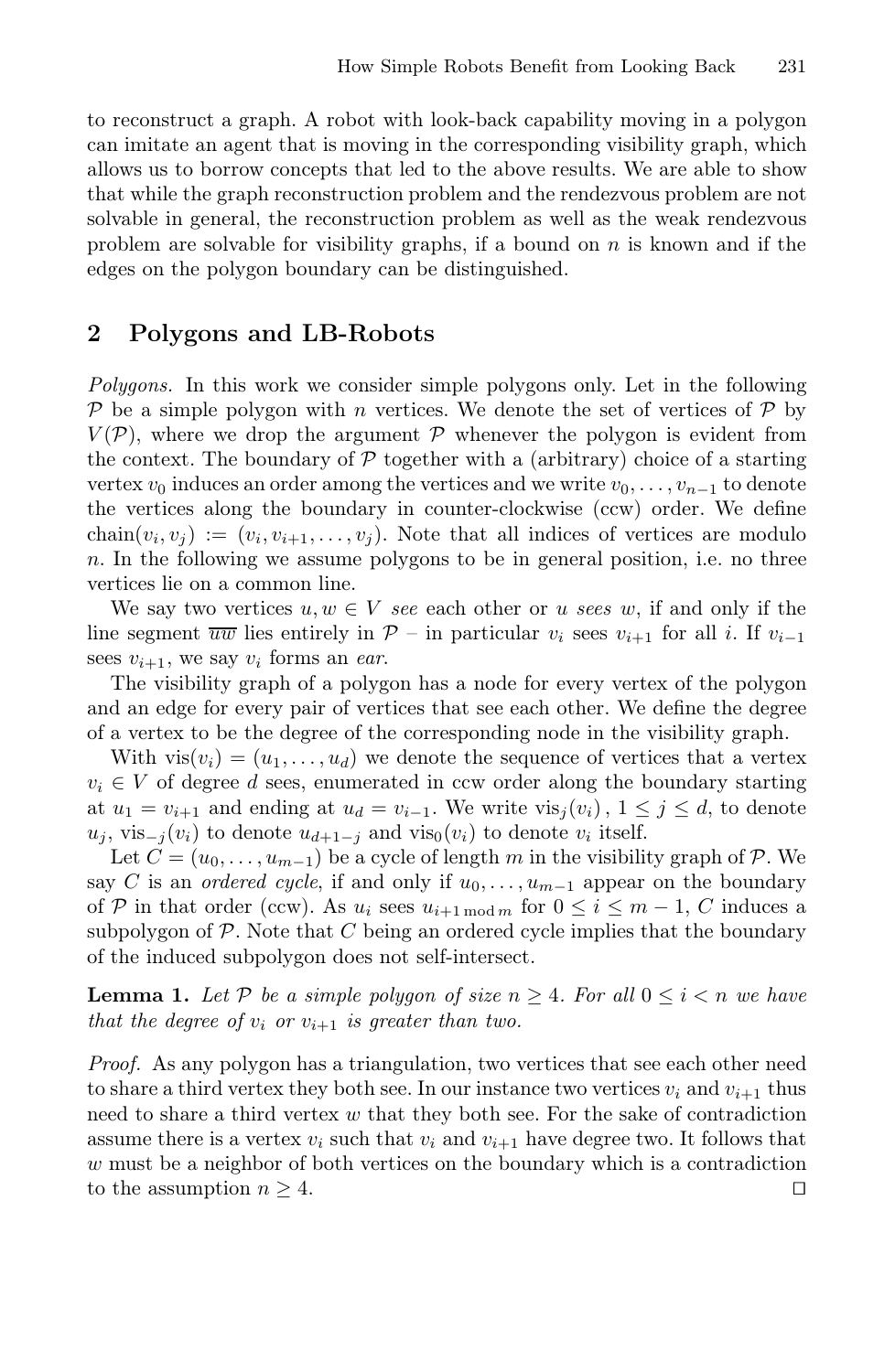Look-Back Robot. We now define a basic robot which we use as a foundation for more sophisticated models later on. A basic robot r in a polygon  $P$  is modeled to be a moving point initially situated at some vertex of  $P$ . We allow it to move to the neighboring vertices along the boundary of  $P$ , and we write  $v_r$  to denote its current location. We say r sees a vertex u if  $u \in \text{vis}(v_r)$ . While r remains at  $v_r$ , we allow it to sense the degree of  $v_r$  and to put the vertices it sees into ccw order starting with  $v_{r+1}$ . Note that the robot has no immediate way of globally identifying the vertices it sees, i.e. knowing their global index with respect to  $v_r$  (i.e. their index counting from  $v_r$  in ccw order along the boundary). As our intention lies in obtaining a weak model, we do not allow robots to gather sensory information while moving. We do not impose a limitation on the robots' memory.

A natural extension of the basic model lies in allowing a robot r to not only move along the boundary, but to any vertex it sees. In general  $r$  does not know the identity  $(=$  global index) of any vertex but its neighbors. This means that any local information it gathered while driving along the boundary may be lost once it decides to drive to a distant vertex. In order to get around this problem we further enhance our model by adding the look-back capability: Consider a robot at some vertex  $v_i$  that drives to a distant visible vertex  $v_i$ . Without lookback, the robot afterwards has no way of knowing the identity of  $v_i$  in vis $(v_j)$ . Look-back provides the robot with the index k such that  $v_i = \text{vis}_k(v_i)$ . We call such a robot a *look-back robot* or *LB-robot*.

### 3 Results

As soon as there is one vertex  $v^*$  of the environment that a robot can distinguish from all other vertices, it can easily determine the visibility graph: It can define  $v_0 = v^*$  and identify the global index of any vertex it sees easily by driving there and then along the boundary until it encounters  $v^*$ , counting the number of steps along the boundary (cf. [\[9\]](#page-10-3)).This means that if the robot can perceive any nonsymmetrical structure, it can define a unique vertex  $v^*$  and thus reconstruct the visibility graph. In other words, for most polygons reconstructing the visibility graph (or meeting other identical robots) is an easy task. Only highly symmetrical polygons present a challenge. In order to solve the problem in general, we make use of concepts first introduced in the context of distributed networks.

In distributed computing, a network is modelled as a graph whose edges are labelled by so-called port numbers (local orientation), such that edges incident to a vertex are assigned distinct labels [\[10\]](#page-10-1). As our robot is capable of bringing the vertices it sees into ccw order, and as this order is the same whenever a vertex is visited, the robot has access to a port numbering. Look-back allows the robot to backtrack any number of moves or, in the sense of distributed computing, to send messages back and forth between vertices. In distributed networks it has proven beneficial [\[10\]](#page-10-1) to define a view of a vertex as the collection of information a node can gather by sending and receiving messages. We will introduce the same concept in our setting of a robot moving along the visibility graph of a polygon and show that it is a powerful tool for analysing the capabilities of the robot.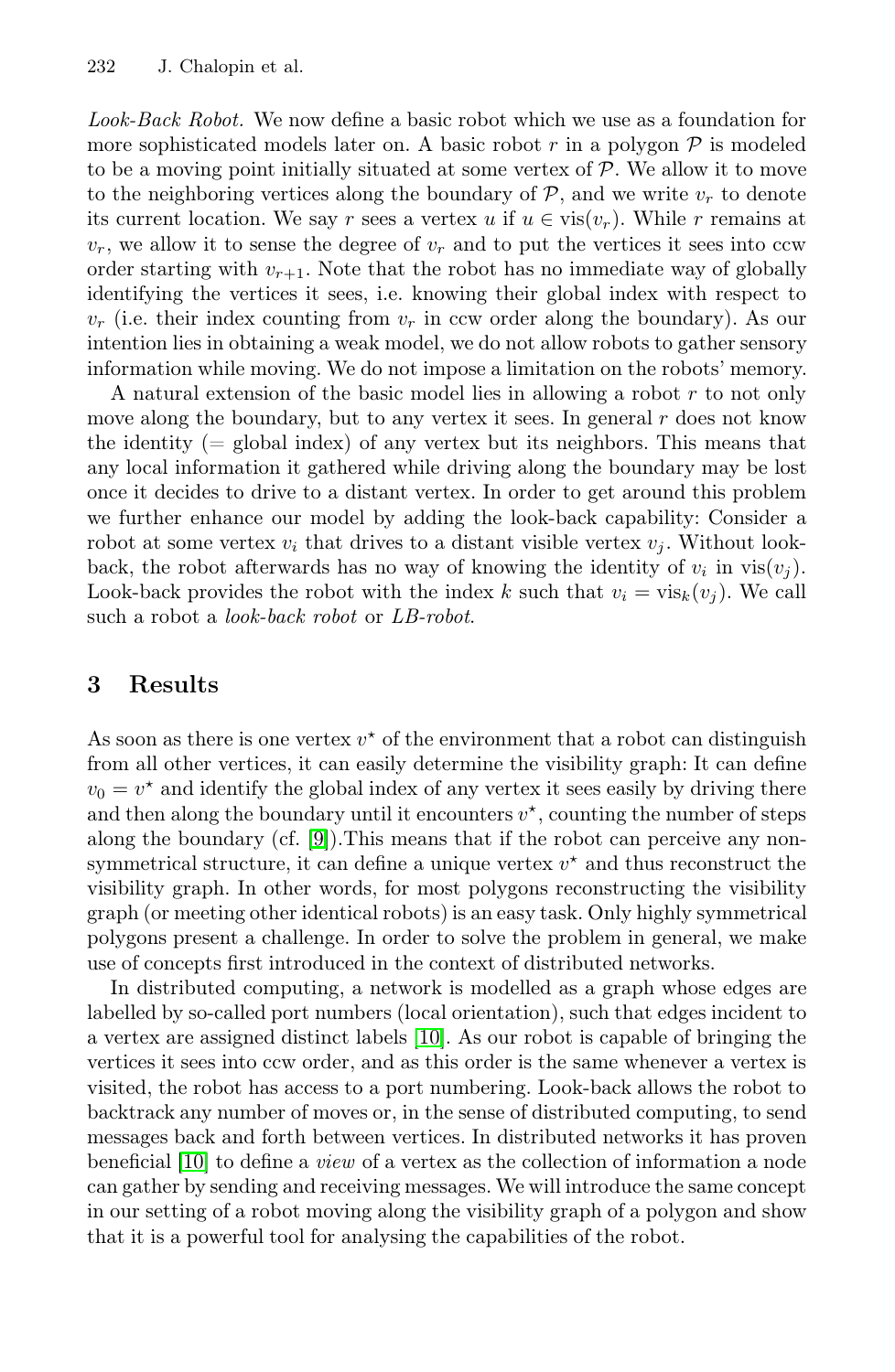In the following we adapt the definition of the view of a vertex, to suit our robot perspective. Consult Figure [1](#page-4-0) (left) along with the definitions.

**Definition 1.** Let v be a vertex of a simple polygon  $P$  and d be its degree. The level-1-label  $l(v) \equiv l^{(1)}(v)$  of v is given by  $l(v) := (r_1, \ldots, r_i, \ldots, r_d)$  where  $r_i$  is defined such that  $\text{vis}_r(\text{vis}_i(v)) = v$ , i.e.  $r_i$  is the index of v in  $\text{vis}_i(v)$ 's list of neighbors. We write  $l_j(v)$  to denote  $r_j$  and  $l_{-j}(v)$  to denote  $r_{d+1-j}$  for  $0 < j \le d$ . Similarly  $l_i(v) = -k$  means  $vis_{-k}(vis_i(v)) = v$ .

**Definition 2.** Let v be a vertex of a simple polygon  $P$  and d be its degree. Let  $\text{vis}(v) = (u_1, \ldots, u_d)$ . For  $k \in \mathbb{N}, k > 1$ , the level-k-label  $l^{(k)}(v)$  of v is given by  $l^{(k)}(v) := (l^{(k-1)}(v), \; (l^{(k-1)}(u_1), \ldots, l^{(k-1)}(u_d))).$ 

Note that the definition of the level-k-label of a vertex  $v$  is equivalent to its view up to depth  $k$  as originally defined in [\[10\]](#page-10-1). Intuitively it contains the information a backtracking agent can gather by exploring the visibility graph up to a distance of  $k$  from  $v$ .

In the following we introduce the notion of a level-k-class of a vertex for the equivalence class containing all vertices with the same level-k-labels.

<span id="page-4-1"></span>**Definition 3.** Let v be a vertex of a simple polygon P. The level-k-class  $C_v^{(k)}(\mathcal{P})$ of v is the set of vertices of  $P$  that have the same level-k-label as v, including v itself. Formally  $C_v^{(k)}(\mathcal{P}) := \{u \in V \mid l^{(k)}(u) = l^{(k)}(v)\}$ . The class  $C_v(\mathcal{P})$  of  $v$  is defined to be the set of vertices that have the same level-j-label for all j:  $C_v(\mathcal{P}) := \{ u \in V \mid \forall j \geq 1 : l^{(j)}(u) = l^{(j)}(v) \}$ . We drop the argument  $\mathcal{P}$  whenever the polygon is clear from the context.

The following lemma summarizes the key properties of classes. In particular it states that a finite exploration depth is sufficient for fully characterizing the class of a vertex.

**Lemma 2.** Let v be a vertex of a simple polygon  $P$  of size n. For all  $k \geq 1$  we have the following properties:

 $1: C_v^{(k+1)} \subseteq C_v^{(k)}$ ;  $2: C_v \subseteq C_v^{(k)}$ ;  $3: C_v^{(n-1)} \subset C_v^{(k)}$ ;  $4: C_v^{(n-1)} = C_v$ .

<span id="page-4-0"></span>

Fig. 1. Left: illustration of the definition of the level-1-label of a vertex v. Right: illustration of how classes repeat along the boundary of a highly symmetrical polygon.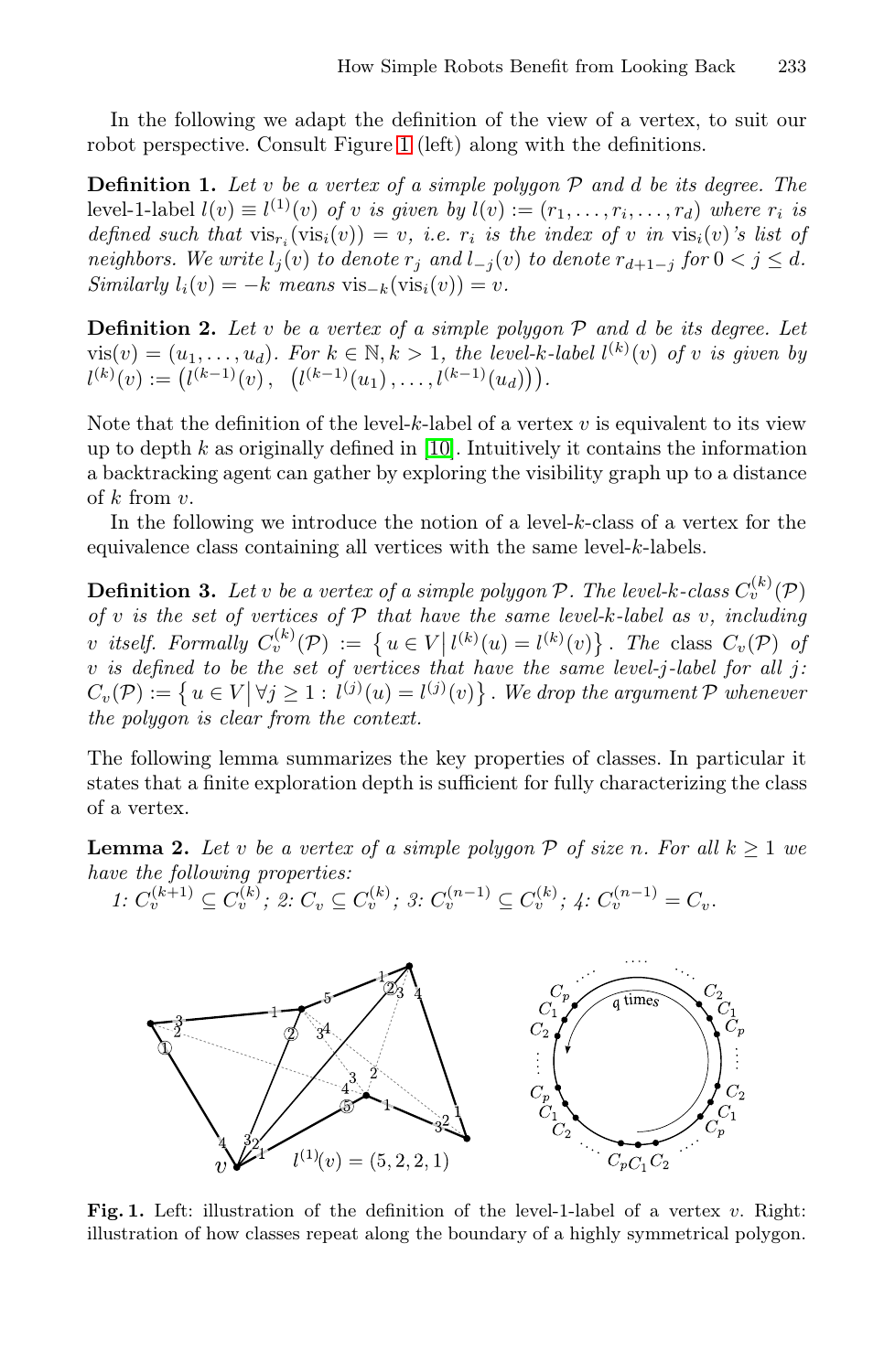<span id="page-5-2"></span>*Proof.* Properties 1 and 2 follow immediately from the definitions of level- $k$ labels and classes. Property 3 was proven by Norris [\[8\]](#page-10-8) for general graphs (not only visibility graphs) using the observation that if there is a vertex  $v$  such that for some  $k > 1$  we have  $C_v^{(k)} \neq C_v^{(k+1)}$ , then there is also a vertex u for which  $C_n^{(k-1)} \neq C_n^{(k)}$ . Property 4 follows from Property 3 and the definition of  $C_v$ .  $\Box$ 

In [\[10\]](#page-10-1) it was first shown that all classes have the same size q even in general graphs. The following lemma adds that in the case of polygons, the sequence of classes to which the vertices along the boundary belong is periodical with period  $\frac{n}{q}$  (cf. Figure [1](#page-4-0) (right)).

**Lemma 3.** Let  $v_i$  be a vertex of a simple polygon  $P$  of size n. For all vertices  $u \in V$  we have  $q := |C_{v_i}| = |C_u|$  and  $p := \frac{n}{q}$  is an integer equal to the number of different classes of  $P$ . For all integers k we have  $C_{v_i} = C_{v_{i+kp}}$ .

<span id="page-5-0"></span>*Proof.* For every  $v_j \in V$  we have  $|C_{v_j}| = |C_{v_{j+1}}|$  as every vertex of  $C_{v_j}$  has a vertex of  $C_{v_{j+1}}$  as its ccw neighbor on the boundary and conversely every vertex of  $C_{v_{j+1}}$  has a vertex of  $C_{v_j}$  as its cw neighbor on the boundary. Since this is true for every vertex  $v_j$ , all classes must have the same size  $q = |C_{v_i}|$  and thus  $p = \frac{n}{q}$ is an integer and there are p classes. As the sequence  $(C_{v_l}, C_{v_{l+1}}, \ldots, C_{v_{l-1}})$  is the same for all  $v_l \in C_{v_i}$ , the vertices of  $C_{v_i}$  need to be equally spaced in it. Using that an equal spacing is given by  $n/|C_{v_i}| = p$ , we get  $C_{v_i} = C_{v_i+kp}$  for all integers k. integers k.  $\Box$ 

We now show that level-1-labels are enough to find the ears of a polygon.

**Lemma 4.** Let  $v_i$  be a vertex of a simple polygon  $P$  of size  $n \geq 3$ . We have that  $v_i$  is an ear, if and only if  $l_2(v_{i-1}) = -2$  or equivalently  $l_{-2}(v_{i+1}) = 2$ .

*Proof.* If  $v_i$  is an ear, we obviously have  $vis_2(v_{i-1}) = v_{i+1}$  and  $vis_{-2}(v_{i+1}) = v_{i-1}$ which implies  $l_2(v_{i-1}) = -2$  and  $l_{-2}(v_{i+1}) = 2$ .

<span id="page-5-1"></span>Conversely vis<sub>2</sub> $(v_{i-1}) = v_{i+1}$  obviously implies that  $v_i$  is an ear. As  $l_2(v_{i-1}) =$  $-2$  and  $l_{-2}(v_{i+1}) = 2$  are equivalent, it remains to show that  $l_2(v_{i-1}) = -2$ implies vis<sub>2</sub> $(v_{i-1}) = v_{i+1}$ .

For the sake of contradiction assume  $w := \text{vis}_2(v_{i-1}) \neq v_{i+1}$ . Consider the subpolygon  $\mathcal{P}'$  induced by the ordered cycle chain $(v_{i-1}, w)$ . In  $\mathcal{P}'$ ,  $v_{i-1}$  and w have degree 2. As  $w \neq v_{i+1}$ , we have  $|chain(v_{i-1}, w)| \geq 4$  which contradicts Lemma 1. Therefore  $vis_2(v_{i-1}) = v_{i+1}$  and  $v_i$  is an ear. Lemma [1.](#page-2-1) Therefore  $vis_2(v_{i-1}) = v_{i+1}$  and  $v_i$  is an ear.

**Lemma 5.** Let  $v_i$  be a vertex of a simple polygon  $P$ . If  $v_i$  is an ear of  $P$ , then every vertex in  $C_{v_i}^{(2)}$  is an ear.

*Proof.* By Lemma [4](#page-5-0) we know that  $l_2(v_{i-1}) = -2$  and  $l_{-2}(v_{i+1}) = 2$ . Let  $v_j \in$  $C_{v_i}^{(2)}$ . Because  $l^{(2)}(v_i) = l^{(2)}(v_j)$ , we have  $l(v_{i-1}) = l(v_{j-1})$  and  $l(v_{i+1}) = l(v_{j+1})$ from which it follows that  $l_2(v_{j-1}) = -2$  and  $l_{-2}(v_{j+1}) = 2$ . This however implies that  $v_i$  is an ear (again using Lemma 4). that  $v_i$  is an ear (again using Lemma [4\)](#page-5-0).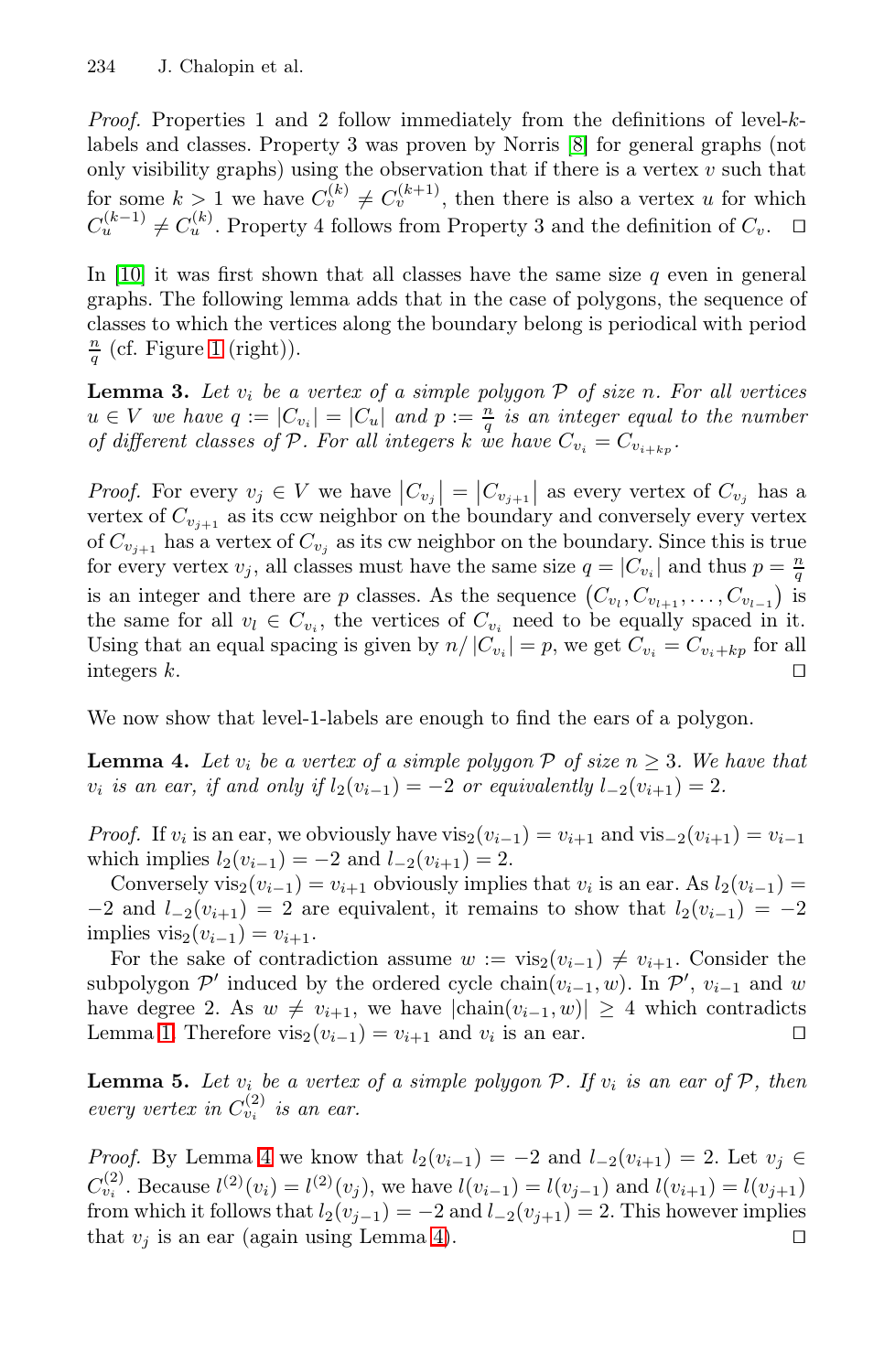<span id="page-6-0"></span>The following lemma allows a robot to 'cut off' ears of the polygon, i.e. the operation that removes a vertex  $v_i$  yielding the subpolygon induced by the ordered cycle  $v_0, \ldots, v_{i-1}, v_{i+1}, \ldots, v_{n-1}$  in P's visibility graph. Cutting off a single ear is problematic for a robot as it has no obvious way of deciding which edges of the visibility graph it has to ignore afterwards in order to restrict itself to the remaining polygon. An edge might lead to a vertex of the same class as the one the robot cut off, in which case it has no way of distinguishing whether the vertex is still there or not. Cutting off all vertices of one class however is possible as the robot can then simply ignore edges leading to vertices of the corresponding class altogether.

**Lemma 6.** Let v be a vertex of a simple polygon  $P$  of size n with  $|C_v| < n$ , i.e. P has more than one class. If v is an ear of P, the subpolygon  $P'$  of P obtained by cutting off the vertices  $C_v(\mathcal{P})$  is well-defined and for all vertices u of  $\mathcal{P}'$  we have  $C_u(\mathcal{P}) \subseteq C_u(\mathcal{P}')$ .

*Proof.* As v is an ear, Lemma [5](#page-5-1) gives us that all vertices in  $C_v^{(2)}$  are ears and thus all vertices in  $C_v \subseteq C_v^{(2)}$  are (Lemma [2\)](#page-4-1). The subpolygon  $\mathcal{P}'$  is thus well-defined as the inducing set of vertices lies on an ordered cycle.

<span id="page-6-2"></span>Let u, w be vertices of P' such that  $C_u(\mathcal{P}) = C_w(\mathcal{P})$  and thus for all  $k \geq 1$ we have  $l^{(k)}(u) = l^{(k)}(w)$  in P. The level-k-label of a vertex  $v'$  in P' can be obtained from its level-k-label in  $P$  by recursively removing all occurrences of labels that belong to a vertex in  $C_v(\mathcal{P})$  (i.e. we remove the level- $(k-1)$ -labels belonging to vertices in  $C_v(\mathcal{P})$  from  $l^{(k)}(v')$  and apply the procedure recursively for  $k-1$  to the other labels in  $l^{(k)}(v')$ ). As  $C_{v'}(\mathcal{P}) = C_{v'}^{(n-1)}(\mathcal{P})$ , i.e. a finite depth determines the class of a vertex, the same occurrences are removed for vertices in the same class. Thus in  $\mathcal{P}', l^{(k)}(u) = l^{(k)}(w)$  holds for all  $k \geq 1$  and hence  $C_u(\mathcal{P}') = C_w(\mathcal{P}')$ ).  $\Box$ 

The following result is the main insight for reconstructing the visibility graph of a polygon and for solving the weak rendezvous problem.

**Theorem 1.** For any simple polygon  $P$  there is a vertex v for which  $C_v^{(n-1)}$  =  $C_v$  forms a clique in the visibility graph of  $\mathcal{P}$ .

<span id="page-6-1"></span>Proof. Using the fact that any simple polygon has an ear, we can select an ear u of our polygon and cut off all vertices in  $C_u$ . Lemma [6](#page-6-0) gives us that we can do this and we never divide classes in the process. We can repeatedly apply this procedure until we obtain a polygon  $\mathcal{P}'$  where every vertex is in the same class. As  $\mathcal{P}'$  needs to have at least one ear, it follows from Lemma [5](#page-5-1) that all vertices of  $\mathcal{P}'$  are ears. This in turn implies that  $\mathcal{P}'$  is convex and thus its visibility graph is a complete graph. As we never divide classes in our procedure, we know that there is a vertex v of  $P$  such that every vertex of  $C_v(P)$  is still present in  $P'$ . Hence,  $C_v(\mathcal{P})$  forms a clique in  $\mathcal{P}'$  and thus forms a clique in  $\mathcal{P}$ .

**Lemma 7.** Let P be a simple polygon of n vertices. Given n and some  $k \geq 1$ , an LB-robot located at v can determine  $l^{(k)}(v)$ .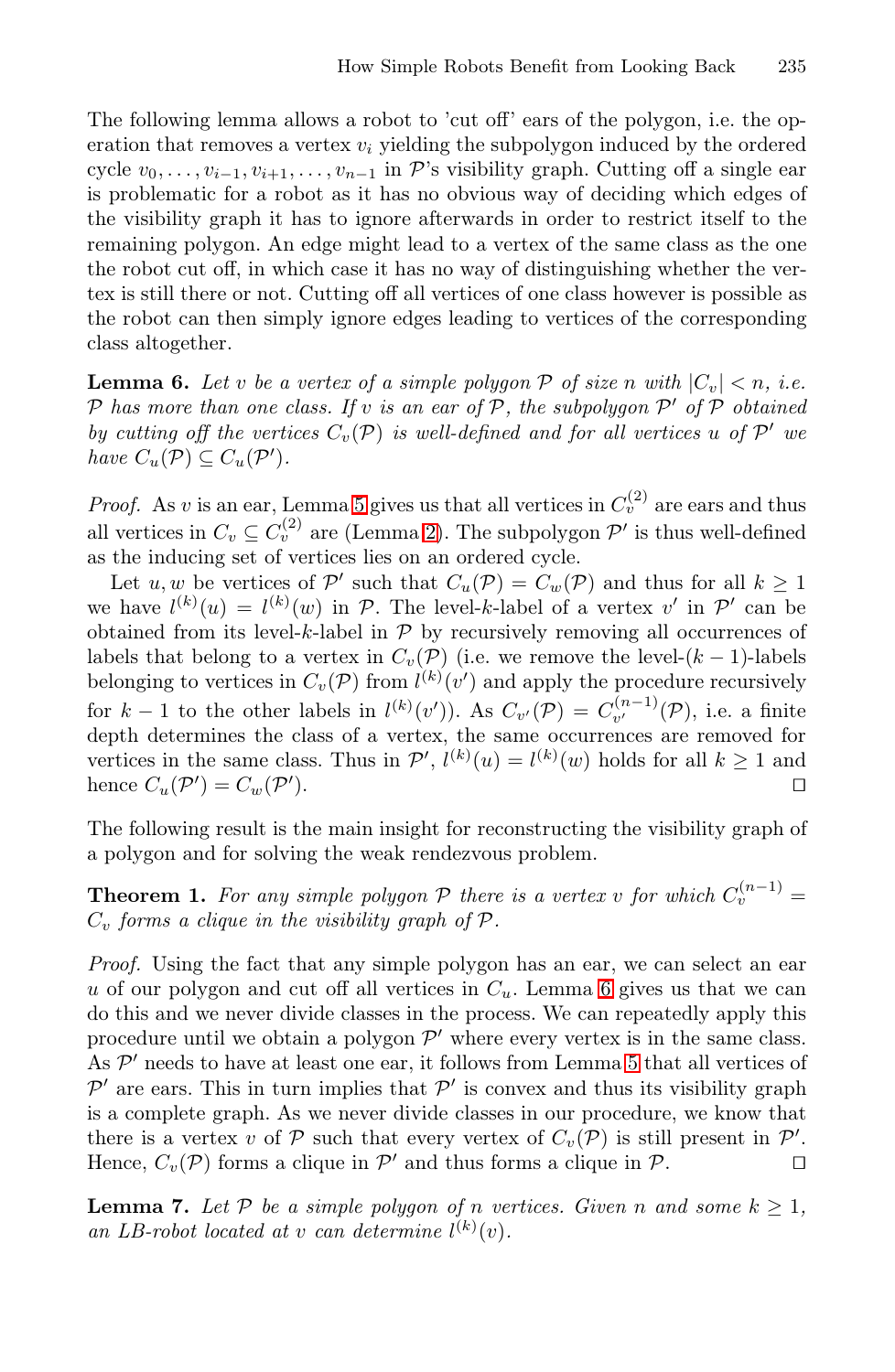<span id="page-7-0"></span>*Proof.* The LB-robot can compute  $l^{(1)}(v)$  by moving to every neighbor of v in turn. It can recursively compute  $l^{(k)}(v)$  by moving to every neighbor of v in turn and computing its level-(k – 1)-label. In both cases, as the robot can look-back, it is capable of returning to v after visiting a neighbor. it is capable of returning to  $v$  after visiting a neighbor.

Using Lemma [7](#page-6-1) and Theorem [1,](#page-6-2) we show that any number of deterministic LB-robots can position themselves such that they are mutually visible.

**Theorem 2.** Let  $P$  be a simple polygon of n vertices. Given n, any number of identical and deterministic LB-robots can weakly meet in  $P$ , i.e. they can position themselves such that every robot sees all other robots.

<span id="page-7-1"></span>*Proof.* By Lemma [7](#page-6-1) a robot can calculate  $l^{(n)}(v)$  for every vertex v along the boundary and thus not only find the classes of all vertices but also the classes of all vertices they see. By Theorem [1](#page-6-2) at least one class forms a clique. The robot can easily check which classes form a clique (by comparing the level- $n$ -labels) and drive to a vertex of the class  $C_{\text{min}}$  with the lexicographically smallest leveln-label among all these classes. This strategy will choose the same class  $C_{\min}$ for every robot independent of its starting location, thus if all robots execute it they will eventually all be located on vertices of  $C_{\text{min}}$  seeing each other as  $C_{\text{min}}$ forms a clique.  $\Box$ 

In the following we again use the fact that an LB-robot can find a class of vertices that forms a clique, and we show that using this clique as a frame, it can incrementally build up the visibility graph of the polygon.

**Theorem 3.** Let  $P$  be a simple polygon of n vertices. Given n, an LB-robot can determine the visibility graph of P.

*Proof.* By Lemma [7](#page-6-1) the robot can determine  $l^{(n)}(v)$  for all vertices v along the boundary and thus not only find the classes of all vertices but also the classes of all vertices they see. As in the proof of Theorem [2,](#page-7-0) this means the robot can identify the class  $C_{\text{min}}$  with the lexicographically smallest level-n-label among the classes forming a clique.

Let  $u \in C_{\text{min}}$  be a vertex of this class. We argue that the edges of u in the visibility graph of  $P$  are easily identified. Assume that the *i*-th edge of  $u$  (in ccw order) leads to a vertex w of class  $C'$  and let  $x_i$  be the number of edges with index  $j < i$  that lead to vertices of class  $C_{\text{min}}$ . If  $C' = C_{\text{min}}$ , w is easily identified as the  $(x_i + 1)$ -th vertex of class  $C_{\text{min}}$  counting along the boundary starting at u. If  $C' \neq C_{\text{min}}$ , w is the first vertex of class  $C'$  after the  $x_i$ -th vertex of class  $C_{\text{min}}$ in ccw order counting from  $u$  (by Lemma [3,](#page-5-2) there is exactly one vertex of class C' between the  $x_i$ -th and the  $(x_i + 1)$ -th vertex of class  $C_{\min}$ ). In the following we show that the robot can identify the edges to other vertices  $(u \notin C_{\text{min}})$ .

Let  $v_i$  be a vertex of P. With  $d_k(v_i)$  and  $d_{-k}(v_i)$  we denote the set of vertices in chain<sub>vi</sub>  $(v_i, v_{i+k})$  and chain<sub>vi</sub>  $(v_{i-k}, v_i)$ , respectively. Finding the visibility graph is the same as finding  $d_{\frac{n}{2}}(v)$  and  $d_{-\frac{n}{2}}(v)$  (i.e. the global indices of the vertices in  $d_{\frac{n}{2}}(v)$ ,  $d_{-\frac{n}{2}}(v)$  of every vertex v along the boundary. In the following we assume that  $(\star)$  for two vertices  $u, w, C_u = C_w$  implies  $|d_k(u)| = |d_k(w)|$  and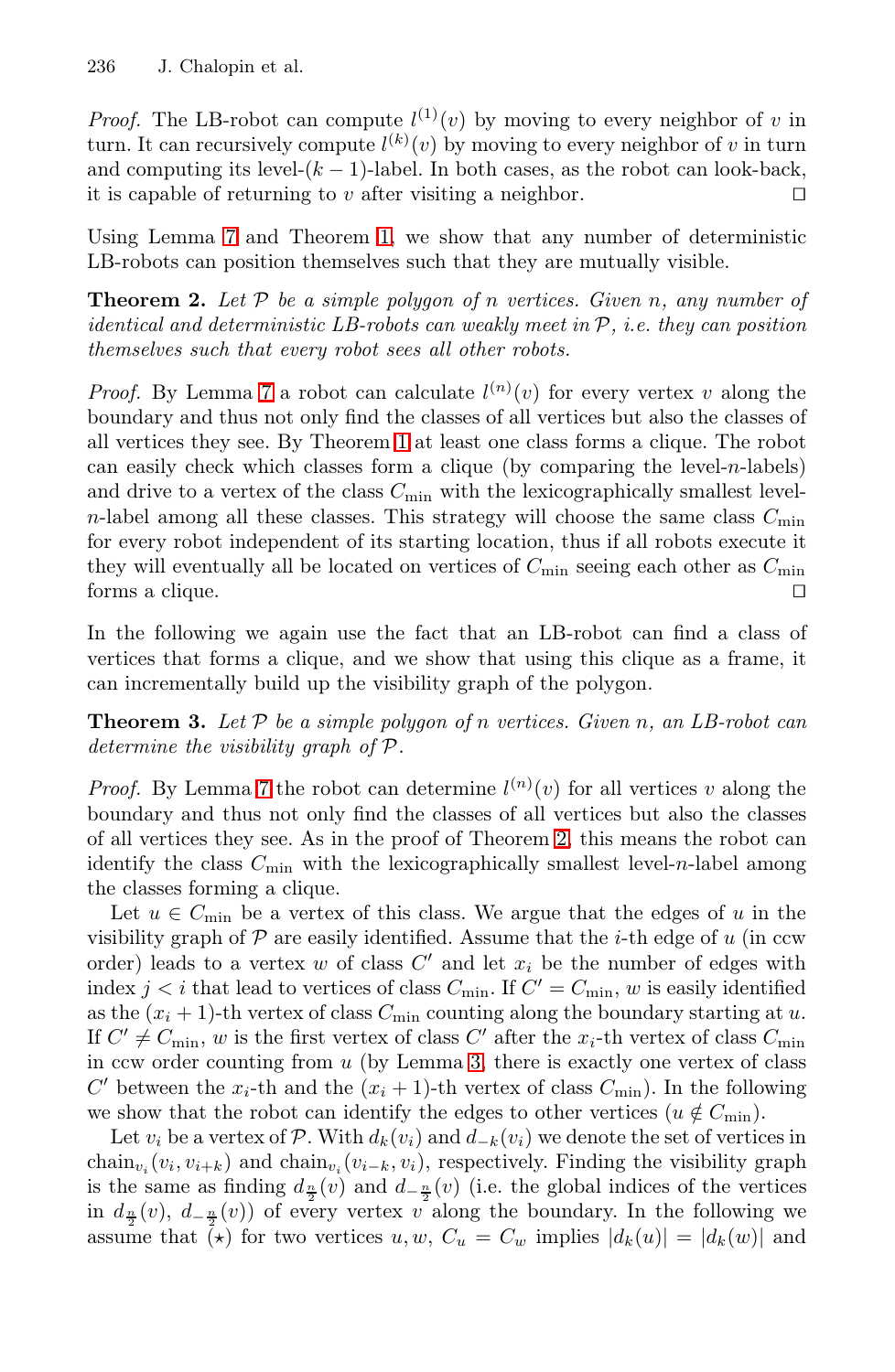$|d_{-k}(u)| = |d_{-k}(w)|$  for all  $k \geq 1$ . We will prove (\*) later, but for now observe that it trivially holds for  $k = 1$ .

We show inductively how to obtain  $d_{\pm \frac{n}{2}}$  for all vertices. The robot knows  $d_{\pm 1}$ for every vertex. It remains to be shown how to obtain  $d_{k+1}(v_i)$  for some vertex  $v_i$  assuming  $d_k(v_i)$  is known – this can then be applied to all vertices in order to obtain  $d_{\pm(k+1)}$ . Let  $x := |d_k(v_i)|$  and  $vis(v_i) = (u_1, \ldots, u_d)$ , where d is  $v_i$ 's degree. We have

$$
d_{k+1}(v_i) = \begin{cases} d_k(v_i) \cup \{v_{i+k+1}\}, & \text{if } u_{x+1} = v_{i+k+1} \\ d_k(v_i), & \text{otherwise.} \end{cases}
$$

Let  $v_j := u_{x+1}$  be the first vertex (in ccw order) visible to  $v_i$  and not in  $d_k(v_i)$ . In order to derive  $d_{k+1}(v_i)$ , it is now enough for the robot to decide whether  $v_j = v_{i+k+1}$  or  $v_j \neq v_{i+k+1}$ . As the robot knows  $C_{v_{i+k+1}}$  and can compute  $C_{v_i}$ , this is trivial for  $v_{i+k+1} \notin C_{v_i}$ . We therefore restrict ourselves to the case  $v_{i+k+1} \in C_{v_i}$ . We then have  $y := |\dot{d}_{-k}(v_{i+k+1})| = |d_{-k}(v_i)|$ , using  $(\star)$ . Assuming  $v_j = v_{i+k+1}$  immediately leads to  $l_{x+1}(v_i) = -(y+1)$ . We want to show that  $l_{x+1}(v_i) = -(y+1)$  if and only if  $v_j = v_{i+k+1}$ . For the sake of contradiction assume  $v_j \neq v_{i+k+1}$  and  $l_{x+1}(v_i) = -(y+1)$ .

Let  $a \in C_{\text{min}}$  be the first vertex in chain $(v_i, v_j)$  lying in  $C_{\text{min}}$  and likewise let  $b \in C_{\min}$  be the last vertex in chain $(v_i, v_j)$  lying in  $C_{\min}$ . Note that a and b are well defined as  $v_{i+k+1} \in \text{chain}(v_i, v_j)$  and there is a vertex of  $C_{\text{min}}$  between  $v_{i+k+1}$ and  $v_j$  as  $C_{v_{i+k+1}} = C_{v_j}$  (Lemma [3\)](#page-5-2). Consider the case  $a \neq b$  (cf. Figure [2](#page-9-3) (left)). We define s to be the last vertex in chain $(v_{i+1}, a)$  visible to  $v_i$  and t to be the first vertex in chain $(b, v_{i-1})$  visible to  $v_i$ . Let P' be the subpolygon induced by  $v_i$ , chain $(s, a)$ , chain $(b, t)$ ,  $v_i$ . This subpolygon is well defined since a sees b as  $C_{\min}$ forms a clique. Note that  $v_i$  does not see any vertices in chain $(b, v_{i-1})$ , likewise  $v_i$ does not see any vertices in chain $(v_{i+1}, a)$  (recall that  $v_j = u_{x+1}$  and  $l_{x+1}(v_i) =$  $-(y+1)$ ). In P',  $v_i$  and  $v_j$  are neighbors on the boundary and both have degree 2 which is a contradiction with Lemma [1.](#page-2-1) We may thus assume  $a = b$  (cf. Figure [2](#page-9-3)) (right)). As there has to be a vertex of class  $C_{\min}$  in chain $(v_{i+k+1}, v_i)$ , there can be none in chain $(v_i, v_{i+k+1})$  (and thus none in chain $(v_{j-k-1}, v_j)$  as  $v_{j-k-1} \in C_{v_i}$ ). This however means that  $k < p - 2$  with  $p = n / |C_{v_0}|$  from Lemma [3,](#page-5-2) and thus chain $(v_i, v_{i+k})$  and chain $(v_{i-k}, v_j)$  do not overlap  $(|\text{chain}(v_{i+k+1}, v_j)| \geq p+1)$ as  $v_{i+k+1} \in C_{v_i}$ ). Let now s be the last vertex in chain $(v_{i+1}, v_{i+k})$  visible to  $v_i$ and t be the first vertex in chain $(v_{i-k}, v_{i-1})$  visible to  $v_i$ . We can then define the subpolygon  $\mathcal{P}'$  induced by  $v_i$ , chain $(s, t)$ ,  $v_j$  in which again  $v_i$  and  $v_j$  are neighbors of both degree 2, which is a contradiction to Lemma [1.](#page-2-1)

We have seen that  $l_{x+1}(v_i) = -(y+1)$  is necessary and sufficient for  $v_j =$  $v_{i+k+1}$ . Both x and y as well as level-1-labels can be derived from  $l^{(n)}(v_i)$ . This proves that our robot can compute the visibility graph inductively. To complete the proof we still need to show  $(\star)$ . Obviously we have  $(\star)$  for  $k = 1$ . By inspection of the inductive method above for  $k > 1$ , we see that whenever we conclude  $v_i = v_{i+k+1}$  for some vertex  $v_i$ , the same conclusion will be made for any other vertex  $v_l \in C_{v_i}$ . In step k of the induction, we only use  $(\star)$  for  $d_{\pm k}$ . Hence  $(\star)$  is maintained throughout. maintained throughout.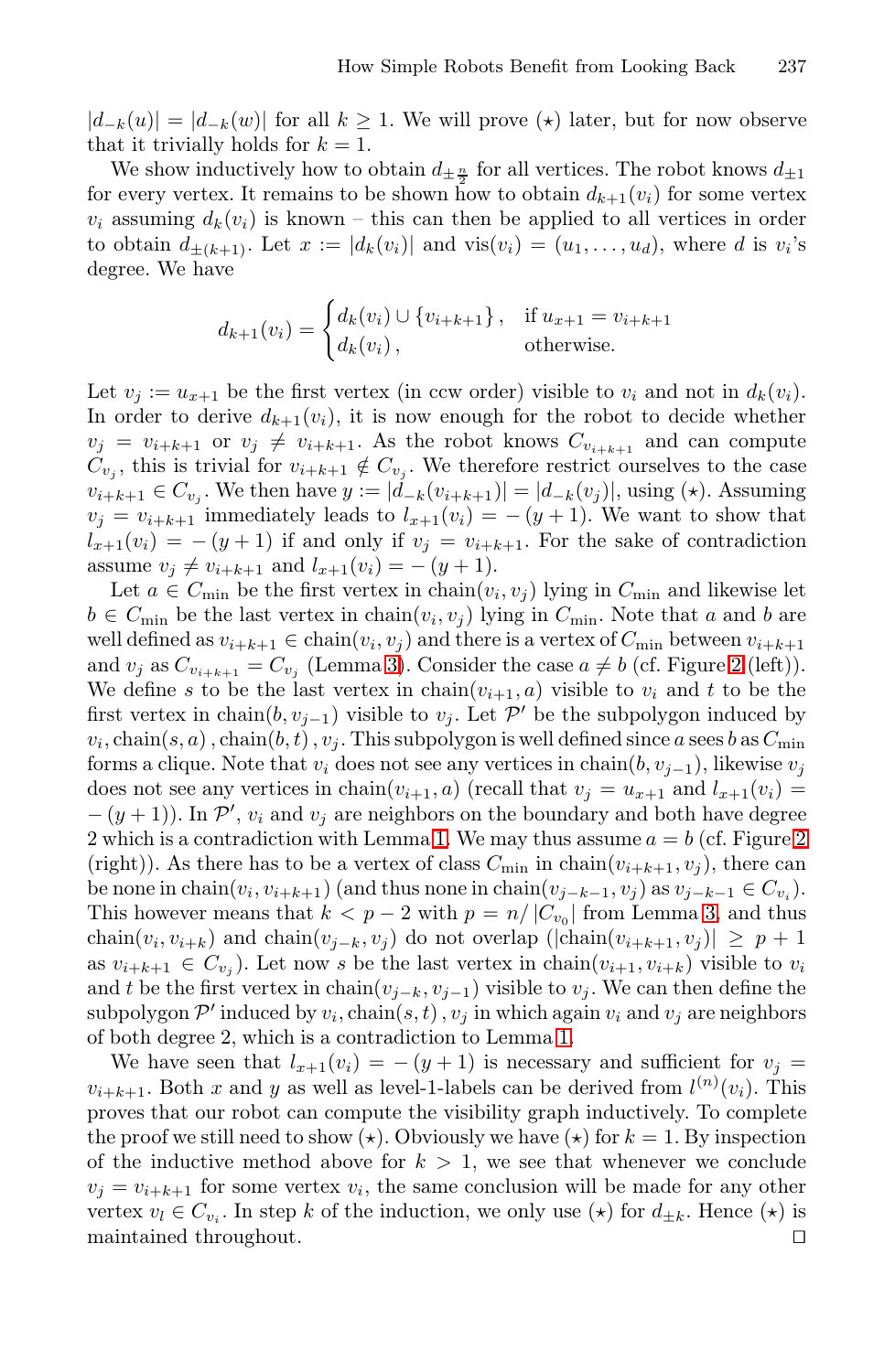<span id="page-9-3"></span>

**Fig. 2.** Illustration of the visibility graph for the cases  $a \neq b$  (left) and  $a = b$  (right). The outline of the subpolygon causing a contradiction is highlighted.

The following theorem implies that the results of Theorems [2](#page-7-0) and [3](#page-7-1) still hold if only an upper bound  $N \geq n$  on the number of vertices is given.

**Theorem 4.** Let P be a simple polygon of n vertices. Given a bound  $N \geq n$ , an LB-robot can determine the number of vertices n.

Proof. By Lemma [7,](#page-6-1) the robot can determine the sequence of level-N-labels  $l^{(N)}(v_i), l^{(N)}(v_{i+1}), \ldots, l^{(N)}(v_{i+N-1}),$  where  $v_i$  is its initial location. By Lemma [2,](#page-4-1) we have  $C_{v_i}^{(N-1)} = C_{v_i}$  and thus the robot knows the classes of the vertices  $v_i, v_{i+1}, \ldots, v_{i+N-1}$  as well as the classes of the vertices they see. Let  $q = |C_{v_i}|$ and  $p = \frac{n}{q}$  as in Lemma [3.](#page-5-2) The robot can determine p as the number of different classes it encounters since  $N \geq n$ . Once the robot knows q, it can immediately infer  $n = p \cdot q$ . By Theorem [1](#page-6-2) there is a class  $C^*$  that forms a clique in the visibility graph. Let  $M_i := \text{vis}(v_i) \cap C_{v_i}$ . As  $N \geq n$ , there is a vertex of  $C^*$  among  $v_i, v_{i+1}, \ldots, v_{i+N-1}$  and hence  $q = \max_{i \leq j \leq i+N-1} |M_i| + 1$ . As the robot knows the classes of the vertices  $v_i, v_{i+1}, \ldots, v_{i+N-1}$  as well as the classes of the vertices they see, it can infer  $M_i, M_{i+1}, \ldots, M_{i+N-1}$  and thus  $q$ . they see, it can infer  $M_i, M_{i+1}, \ldots, M_{i+N-1}$  and thus q.

# <span id="page-9-2"></span><span id="page-9-0"></span>References

- <span id="page-9-1"></span>1. Ando, H., Oasa, Y., Suzuki, I., Yamashita, M.: Distributed memoryless point convergence algorithm for mobile robots with limited visibility. IEEE Transactions on Robotics and Automation 15(5), 818–828 (1999)
- 2. Bilò, D., Disser, Y., Mihalák, M., Suri, S., Vicari, E., Widmayer, P.: Reconstructing visibility graphs with simple robots. In: Proceedings of the 16th International Colloquium on Structural Information and Communication Complexity, pp. 87–99 (2009)
- 3. Brunner, J., Mihalák, M., Suri, S., Vicari, E., Widmayer, P.: Simple robots in polygonal environments: A hierarchy. In: Fekete, S.P. (ed.) ALGOSENSORS 2008. LNCS, vol. 5389, pp. 111–124. Springer, Heidelberg (2008)